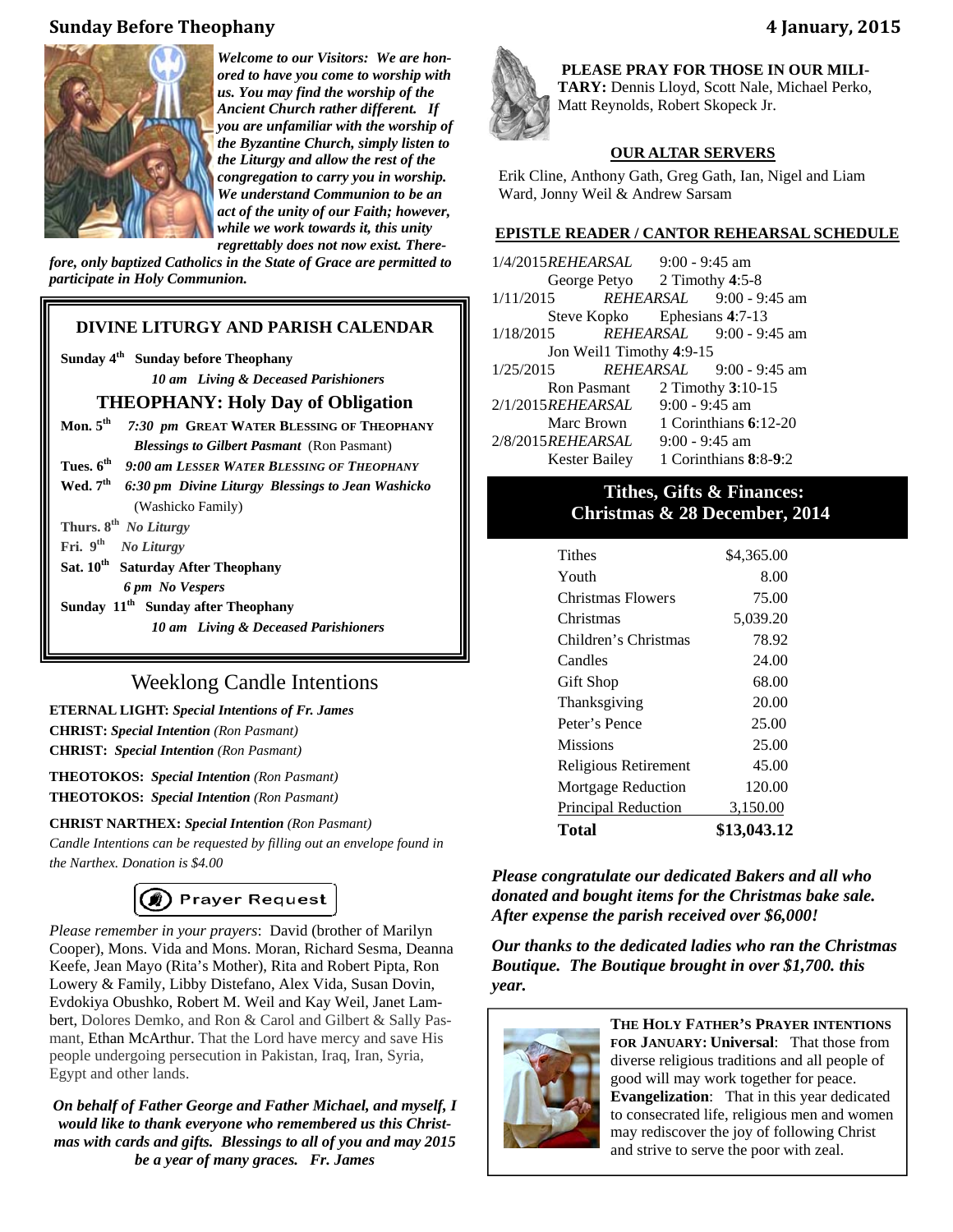## **Sunday Before Theophany 4 January, 2015**

## **The 12th Annual West Coast Biblical Studies Conference: "Mystery of Christ in the Church: A Study of Ephesians."**  January 9-10<sup>th</sup> San Diego, California

On January 9 -10<sup>th</sup> 2015, you're invited to join the St. Paul Center and John Paul the Great Catholic Un. at Our Lady of Mt. Carmel Church in San Diego, CA. Starting Friday evening and continuing all day Saturday, some of the Church's most insightful scholars and speakers, including St. Paul Center President Dr. Scott Hahn, and Senior Fellows Dr. Brant Pitre, Dr. Michael Barber, and Dr. John Kincaid will explore St. Paul's Letter to the Ephesians.

 The Christian community in Ephesus was like no other Christian community in the ancient world. The Apostle John lived there. The Blessed Mother lived there. And St. Paul himself spent years there, teaching, living and working alongside the people.

 Not surprisingly, St. Paul's letter to the Ephesians is like no other letter of Paul's. No other letter has such a highly developed theology of Christ. No other letter has such a highly developed theology of the Church or the Sacrament of Marriage.

## When: Saturday, January 9-10<sup>th</sup> 2015

**Registration Cost:** \$40 at the door. (no food included). You may purchase conference tickets and register by going to John Paul the Great Catholic University. http://www.jpcatholic.com/ Biblical\_Conference.php

**Where:** Our Lady of Mt. Carmel Catholic Church, 13541 Stoney Creek Rd., San Diego, CA 92129

#### **Friday**

- 6pm: Registration
- 6:30-7:30pm: Scott Hahn —"The Mystery of Christ in Ephesians: An Overview
- 7:30-8pm: Break

 8pm-9pm: Brant Pitre —"What Must I Do to Be Saved: Faith, Works, and Eternal Life"

#### **Saturday**

• 7:30am: Registration

 8-9am: Michael Barber —"The Power of Christ within Us: The Church as Temple in Ephesians Three"

9-9:30am: Break

 9:30-10:30am: John Kincaid —"Being Clothed with Christ: Ephesians Four and the Life of Righteousness"

10:30-11am Break

• 11am-12pm: Brant Pitre — "Wives Do What?!: Ephesians Five and St. Paul's Life-Changing Vision of the Christian Family"

12pm-1:30pm: Lunch break

 1:30-2:30pm: Scott Hahn —"Be Strong in the Lord: The Armor of God and Spiritual Warfare."

2:30-3pm: Break, 3:00-3:45pm: Q & A

**ICONDER** 

**MONTHLY LUNCHEONS.** *We are looking for people/families to host our monthly luncheons –these have been some of our most consistent fund raisers. It would be a great blessing if you would consider volunteering to turn your favorite receipt into a luncheon for 120 people. We* 

*have experts in our kitchen crew who would be very willing to advise you. Please speak with Steve Kopko.*  

## **The Great Blessing of Water and the Home**

The Great Blessing of Water takes place at the end of that day's Liturgy. Since our homes cannot be brought to the Church, the Church through the priest and cantor go to the homes. There the service of blessing, which began in the church, is finished with the sprinkling of water in the home. Traditionally, in most Orthodox parishes, the priest personally visits all his parishioners each year to pray with them in the place where they live, and to bless their surroundings with the newly sanctified water of Theophany (January 6/13). By sanctifying our living quarters, our private place, we extend the grace of God to our individual dwellings. (In very large parishes a yearly visit may not be possible. In areas of the country where the winter is harsh, I know of at least one parish where houses are blessed at the beginning of the ecclesiastical year in September.)

We also bring the blessed water to our homes to use throughout the year to bless our homes and to drink whether we are ill or as part of our daily prayer life. "There are many occasions in family life when a sip of holy water can help to remind us of the blessing that was given 'to bestow sanctification', 'unto healing of soul and body', 'to be a fountain welling forth unto life eternal', as the priest prayed in the litany of Epiphany day." (*Little Falcons: Water*, Vol. 5, No. 2, 1998, p.33.)

 **Weaving Christ into Our Lives** "The blessing of homes by these holy waters maintains the spiritual association between the 'family church' and the parish, as well as again providing for the sharing of God's spiritual XXXXX… This annual blessing is not as elaborate as the blessing of the new dwelling, but because of this it should not be overlooked, for it is in this way that the grace of God. is extended to individual dwellings." (*Marriage and the Christian Home*, p. 25.)

If the priest comes to bless the home when the children are pre sent, they have the opportunity to see the parish priest in a different and personal situation. If the priest permits, they can lead the way through the house, or hold a candle. They can show him their rooms or pets or favorite toys. They receive a blessing with water. For children, the house blessing shows the connection of the Church to the home.

 **In Summary** What does it mean to ask God to bless something? All things in the world have been spoiled right along with us. God must bless His world again in order for it to be the way that He wants it to be. For this reason God sent His Son Jesus and the Holy Spirit to the world: to bless everyone and everything that He made, to make all things good again. When the priest comes to bless our homes, he asks God to have mercy on the house, to rid it of every evil and to fill it with every blessing. What a wonderful way to begin the New Year!

**THEOPHANY HOUSE BLESSINGS. Please sign up on the sheet in the parish hall if you would like to have Fr. James bless your home this Theophany season. Please indicate which day of the week would work best.** 

#### **PRAYERS FOR THE NEW YEAR**

**The Domestic Church** Ultimate union with God, of deification, is a constant pilgrimage which begins at the very inception of an individual's life. As the Church Fathers stated centuries ago, this is man's purpose for existence, and one to which he naturally moves. In order to become deified, one must become more than like Christ, or an imitation of Christ; one must become Christ. There are no other way to achieves this goal; an individual's entire life must be consumed by Christ. Fidelity to the gospel, exercising extreme humility rather than pride, partaking of the sacramental Mysteries, and constant prayer are not separate exercises - all, taken together and without division, are the manifestation (singular case) of metanoia, or the